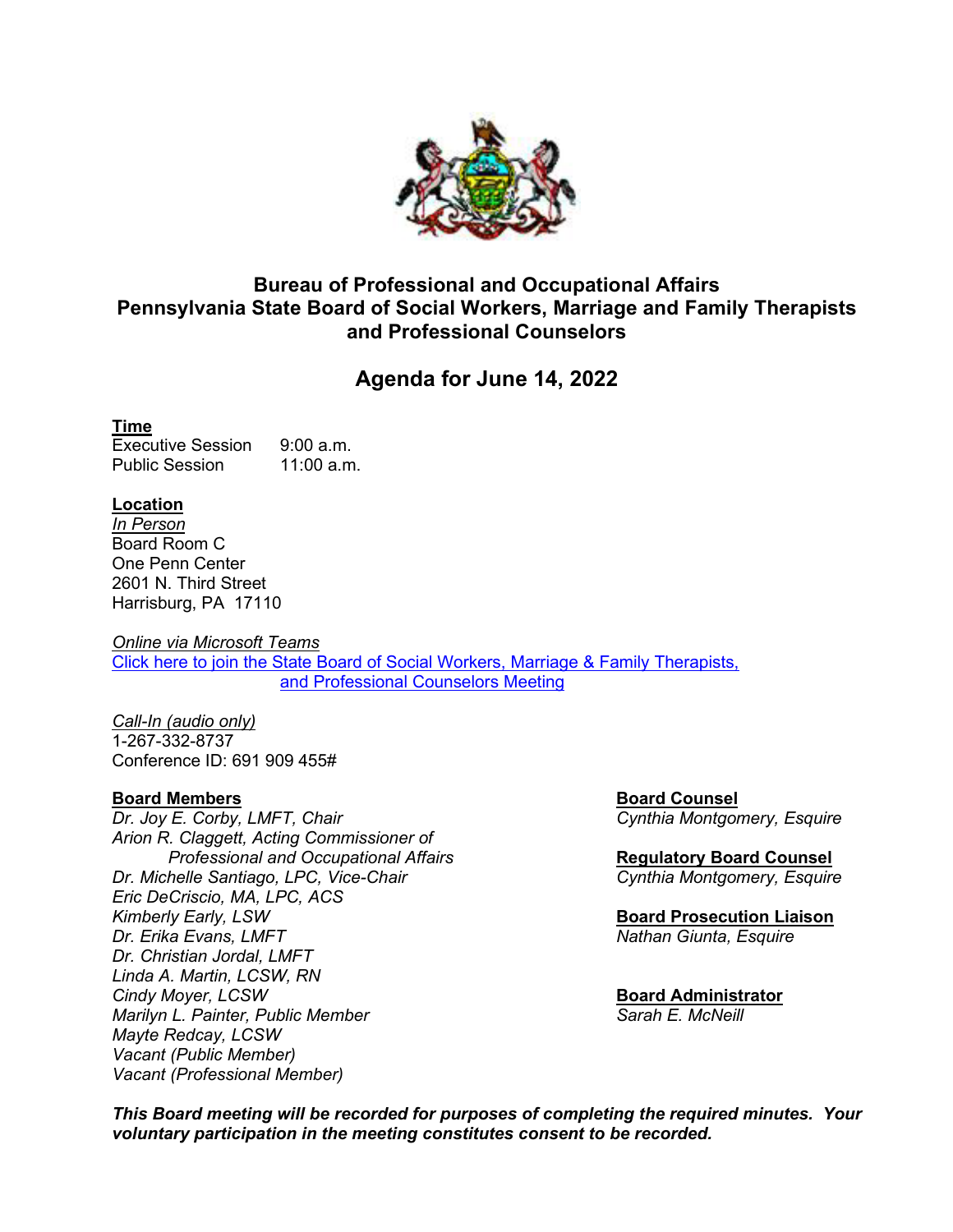## **Agenda for the June 14, 2022**

## **Meeting of the State Board of Social Workers, Marriage and Family Therapists and Professional Counselors**

**MEETING CALL TO ORDER –** *Dr. Joy E. Corby, LMFT, Chair*

## **ROLL CALL**

## **APPROVAL OF DRAFT MINUTES**

- 1. April 8, 2022 Regulatory Meeting Minutes
- 2. April 26, 2022 Meeting Minutes

# **REPORT OF PROSECUTORIAL DIVISION**

## **Nathan Giunta, Esquire**

- 3. 20-69-000723
- 4. 20-69-013317
- 5. 21-69-002378
- 6. 21-69-018251
- 7. 22-69-007042

# **Heather J. McCarthy, Esquire**

8. 20-69-010646

**REPORT OF BOARD COUNSEL –** *Cynthia Montgomery, Esquire*

# **MATTERS FOR DELIBERATION**

9. 21-69-016032 – Ava Robinson – Professional Counselor by Examination

**REPORT OF REGULATORY BOARD COUNSEL –** *Cynthia Montgomery, Esquire*

**REPORT OF BOARD CHAIRPERSON –** *Dr. Joy E. Corby, LMFT*

**REPORT OF COMMISSIONER –** *Arion R. Claggett*

**REPORT OF BOARD ADMINISTRATOR –** *Sarah E. McNeill*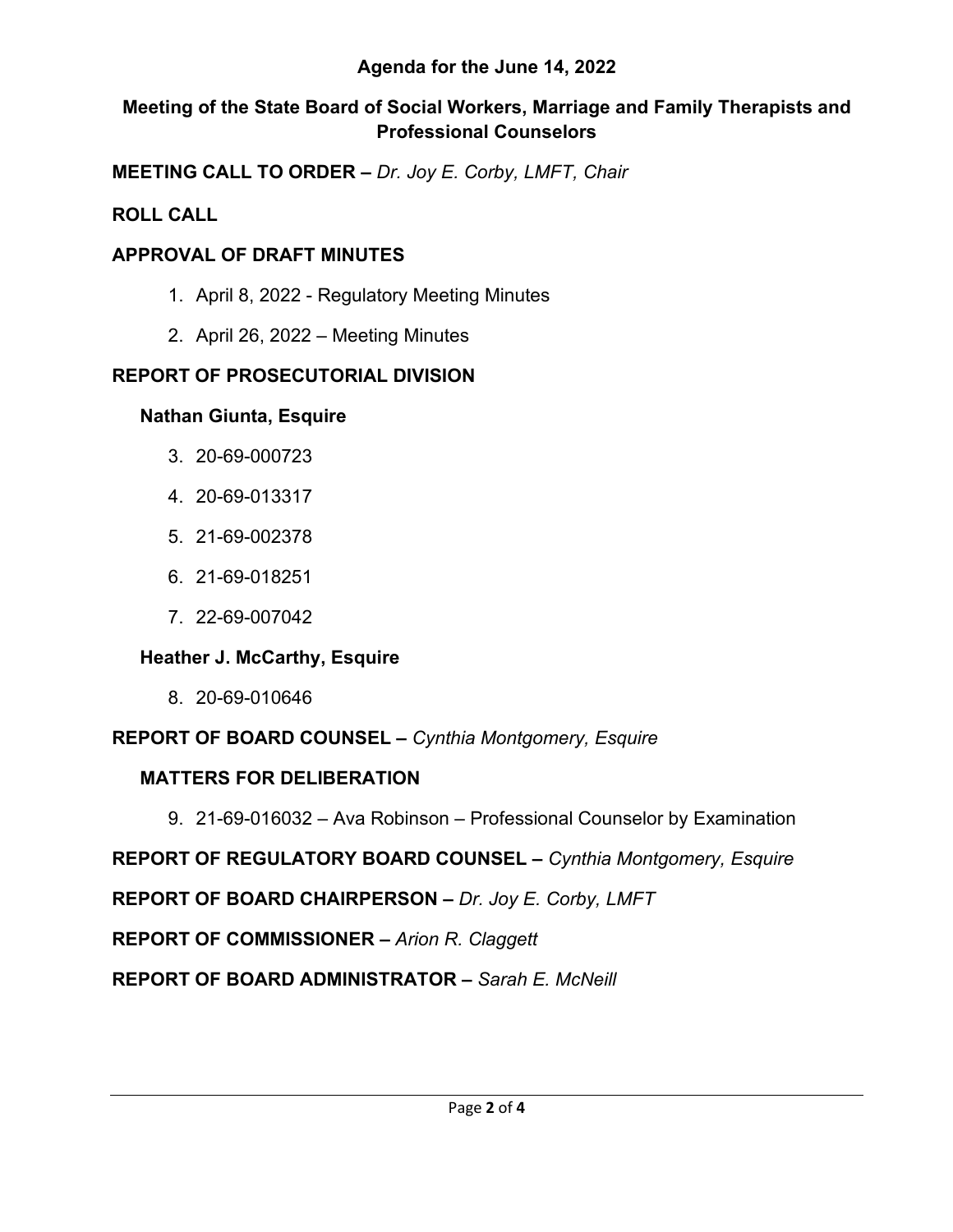## **Agenda for the June 14, 2022**

## **Meeting of the State Board of Social Workers, Marriage and Family Therapists and Professional Counselors**

#### **REVIEW OF APPLICATIONS**

- 10. Clinical Social Work by Examination Tina Pack
- 11. Professional Counselor by Examination Stephanie Rilett
- 12. Professional Counselor by Examination Cynthia Thomasset

## **ACT 41 REVIEW**

- 13. Social Worker by Examination (Act 41) Patricia Hawkins
- 14. Professional Counselor by Endorsement (Act 41) Cynthia Guy
- 15. Professional Counselor by Endorsement (Act 41) Elizabeth Valentine
- 16. Marriage & Family Therapist by Endorsement (Act 41) Jasmine Hunt
- 17. Marriage & Family Therapist by Endorsement (Act 41) Montinique McEachern

#### **CORRESPONDENCE**

18. NBCC Examination Accommodation Request – Crystal Jackson

## **MISCELLANEOUS**

#### **APPOINTMENTS**

19. 12:00 p.m. – PA Art Therapy Association Sunrise Application for Licensed Professional Art Therapist

## **ADJOURNMENT**

## **Next Board Meeting Date: July 18, 2022**

## **2022 Board Meeting Dates**

January 25, 2022 - Virtual

March 8, 2022 - Virtual

April 26, 2022